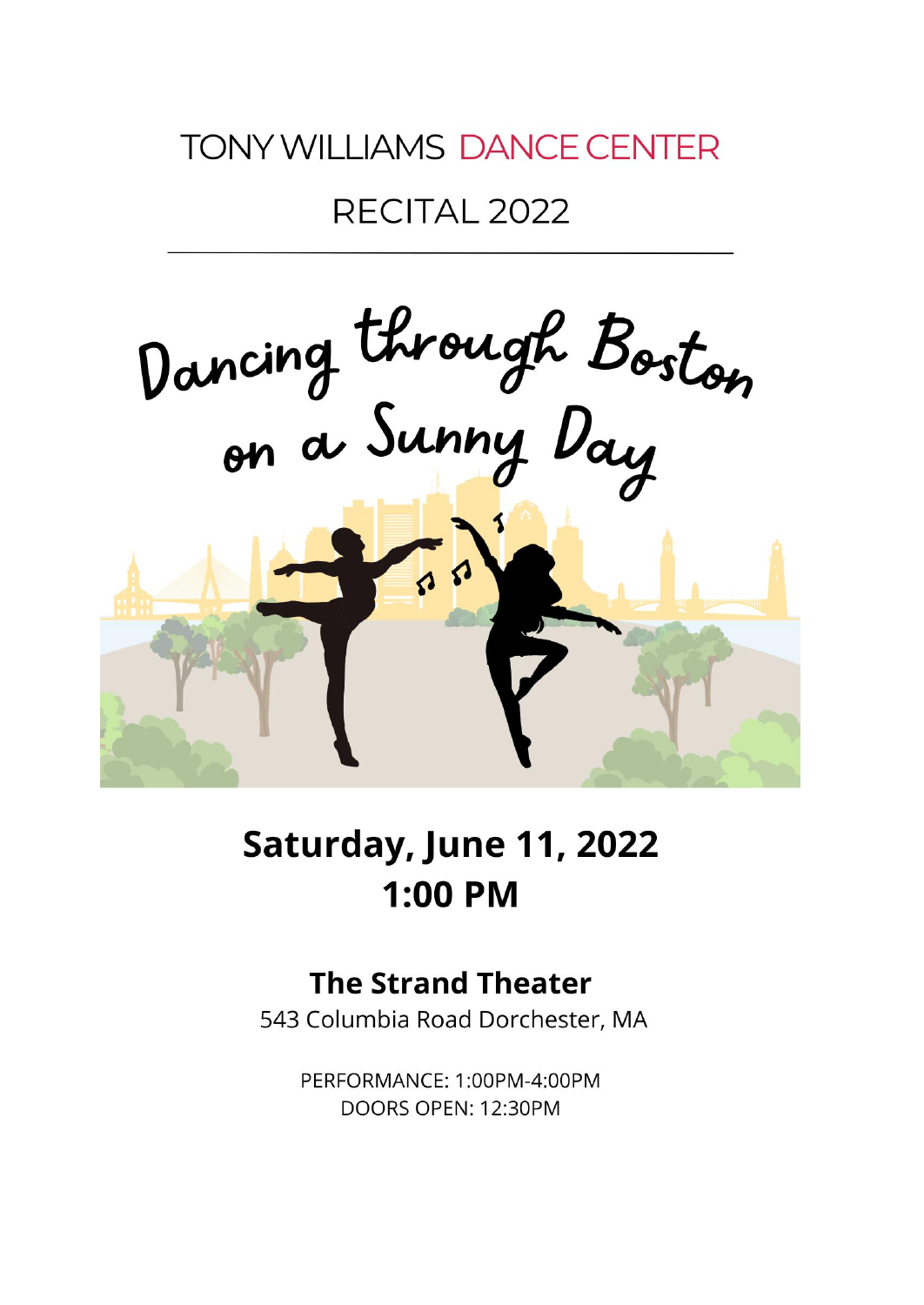**1. TUES: Creative Dance Instructor: Beth Mochizuki, TA: Amelia Brown** *"Sunny Day" - Music: "The Sesame Street Theme"* Freya Allard-Walsh, Naomi Backer, Greta Degraff, Ruby Degraff, Roma LaBianca Middleton, Yilan Marshall, Lucy Mulligan, Almaia Watkins

**2. SAT: Ballet/Jazz/Tap 9 am** (Ballet) Instructor: Nora Genest, TA: Maxine Cavallaro *"Sunshine in the Park" - Music: "Somewhere Over the Rainbow" by Pat Richardson* Scarlett Baum, Mila Biroscak, Dahlia Cooper, Lua Cornell, Mae McCullough, Constance Morell, Rihanna Reyes

**3. MON: Creative Dance** Instructor: Alexis Panos, TA: Zoe Dakin *"I Won't Give Up" - Music: "Try Everything" by Shakira* Camila Arias, Vanessa Arias, Arianna Echeverry, Mila Johnson-Brito, Charlotte McCooe, Lucy Rizkallah, Lila Rosen, Valerie Schoppel, Tashi So-Armah

**4. SAT: Hip Hop Jr**. Instructor: Anita Handy, TA:Zoe Washington *"Movin' to Our Own Rhythm" - Music: "Own Drum" by Ynarily Simo* Kayla Conyers, Iker Fernandes, Pike Goines, Arianna Guzman, Molly Muncey, Audrey Patel, Amy Rosales, Cressida Swanson

**5. SAT: Ballet/Jazz/Tap 9 am** (Tap) Instructor: Nora Genest, TA: Maxine Cavallaro *"Ultraluminary" - Music: "Ultraluminary" by Phillipa Soo* Scarlett Baum, Mila Biroscak, Dahlia Cooper, Lua Cornell, Mae McCullough, Constance Morell, Rihanna Reyes

**6. MON: Ballet/Jazz/Tap <b>Instructor:** Laura Henry, TA: Maggie Drubin *"Best Day Ever" - Music: "Best Day Ever" by Poppy* Ailynn Echeverry, Zuri Hafer, Ivy Juralewicz, Rose Kinzer, Arianna Mitchell, Isabella Mitchell, Helena Rosen, Ana Siedner, Miinshe So-Armah, Matilda Xia

**7. SAT: Creative Dance** Instructor: Jean Robens Georges, TA: Amelia Brown *"Midsummer Day Dream" - Music: "Brillen, Brillen" & "Bonnie Bones"* Rowan Ameli, Zoe Bassil, Beatrix Berte, Anya Branagan, Khaalis Castillo, Birdie Day, Sophia DeAngelo, Alexandria Finegold, Maite Lopera Wyman, Zoe Mosher

**8. WED: Ballet/Jazz/Tap** (Ballet) Instructor: Tyh Cespedes, TA: Jamine Turner *"Butterflies" - Music: "Ballet Bouquet" by Kimbo Children's Music* Flora Eaton-Cabral, Anneliese Hill, Emmett Kane, Vivian Kane, Lia Marie Encarnacion

9. **MON: Beginning Ballet 1** Instructor: Alexis Panos *"Etudes" - Music: Jazz Suite No. 2: VI. Waltz 2 by Dmitri Shostakovich* Isabel Branchaud, Macy Branchaud, Sophia Callum, Greta Chang, Annie Jenkins, Tulisa Mwosa, Adeline Youman

**10. SAT: Ballet/Jazz/Tap 10 am** (Ballet) Instructor:Nora Genest, TA: Luna Aguirre *"Night at the Theatre" - Music: "Rewrite the Stars Instrumental" by Benj Pasek and Justin Paul* Maeve Bisceglia-Kane, Mona Califano, Eleanor Degraff, Ester Delrosario, Arianna Guzman, Olivia McMullin, Milany Pouncy, Isabella Rodrigues, Amy Rosales, Rose Trenouth

**11. WED: Ballet/Jazz/Tap** (Tap) **Instructor: Tyh Cespedes, TA: Jasmine Turner** *"Tappers" - Music: "Tapping Away" by Søren Bebe* Flora Eaton-Cabral, Lia Marie Encarnacion, Anneliese Hill, Emmett Kane, Vivian Kane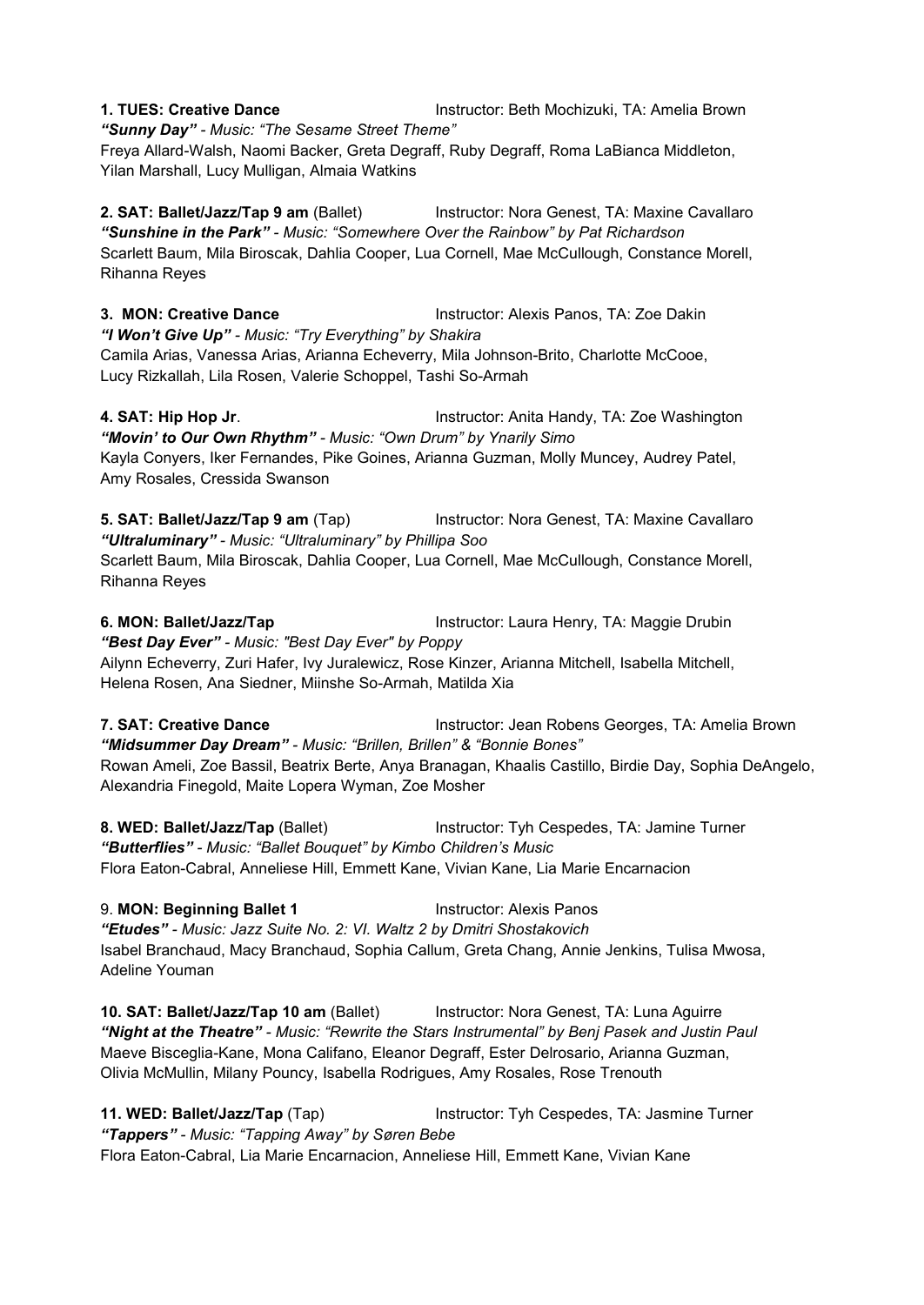**12. SAT: Hip Hop & Gymnastics** Instructor: Anita Handy, TA:Benedicte Pierre Louis

*"1-2 Step" - Music: "1, 2 Step" by Ciara*

Aurora Brocke, Golnesa Colon, Elizabeth Glover, Loreley Gonzalez, Maddy Keogh, Hazel London-Rand, Sofia Merullo, Sadie Muncey, Jeselie Otero, Sadie Rielly, Moira Lee Seibert, Sophie Whitley, David Williams, Charlotte Woolley, Lucia Woolley

**13. SAT: Ballet/Jazz/Tap 10 am** (Tap) Instructor:Nora Genest, TA: Luna Aguirre *"Shake Señora" - Music: "Jump in the Line"by Harry Belafonte* Maeve Bisceglia-Kane, Mona Califano, Eleanor Degraff, Ester Delrosario, Arianna Guzman, Olivia McMullin, Milany Pouncy, Isabella Rodrigues, Amy Rosales, Rose Trenouth

**14. THURS: Ballet Variations** Instructor: Erika Lambe *"Summer- Faery Lights at Franklin Park" - Music: "Tatiana's Lullaby" by Felix Mendelssohn* After traditional choreography by Bruce Wells, with contributions by Erika and the students Amelia Brown, Maxine Cavallaro, Greta Gorman, Zoe O'Grady, Jasmine Turner

**15. TUES: Jazz and Tap Combo** Instructor: Laura Henry *"Boogie Shoes" - Music: "Boogie Shoes" by KC and the Sunshine Band* Finn Bellarose, Jane Comella, Dahlia Gal-Or, Sabina Siedner, Caspian Teruzzi, Adeline Youman

**16. SAT: Beginning Ballet 3** Instructor: Amane Takaishi *"Launch With Joy" - Music:La Source, Act II No. 24, Marche dansee et Final by Leo [Delibes](https://en.wikipedia.org/wiki/L%C3%A9o_Delibes)* Boe Yee Chan, William Duckworth, Kai Neal, Nicole Sillice, Tarajah Thomas, Jasmine Turner, Zoe Washington

**17. SAT: Beginning Ballet 1** Instructor: Jean Robens Georges **& SAT: Beginning Ballet Semi-Private**

*"Fly" - Music: from "The Intouchables"*

Aurora Brocke, Vivienne Garnache, Matilda Heinbeck, Audrina Hernandez, Beatrix Maguire,<br>Rosie McMullin, Moira Lee Seibert, Audrey Stott, Annabelle Trenouth, Jordan Wedgeworth, Naimah Doczi, Tas Doczi, Fionn Murphy

**18. TUES: Tap 2** Instructor: Laura Henry *"An Afternoon at Fenway" - Music: "Sweet Caroline" by Neil Diamond* Amelia Brown

**19. TUES: Beginning Ballet 3** Instructor: Erika Lambe *"Statues Come to Life at the MFA" - Music: "Concert Fantasy" by Pyotr Tchaikovsky* Luna Aguirre, Anchalee Banyen, Briana Lugo, Kai Neal, Francesca Quiñones, Joshua Rand, Matthew Wilkins

**20. THURS: Beginning Ballet 2** Instructor: Amanda Walker *"Sunshowers" - Music: "The Rain, the Park and Other Things" by The Cowsills* Boe Yee Chan, Alice Child, Ava Holley, Lucy McMullin, Dahlia Rosen

**21. TUES: Tap 1** Instructor: Laura Henry *"Bumping into a Friend" -Music: "It's Your Thing" by The Isley Brothers* Logan Brown, Archer Morell

**22. WED: Hip Hop B** Instructor: Tyh Cespedes *"Two Step" - Music: "2step" by Ed Sheeran* Charlotte Friedmann, Vivienne Garnache, Jordan Wedgeworth, Nora Thompson